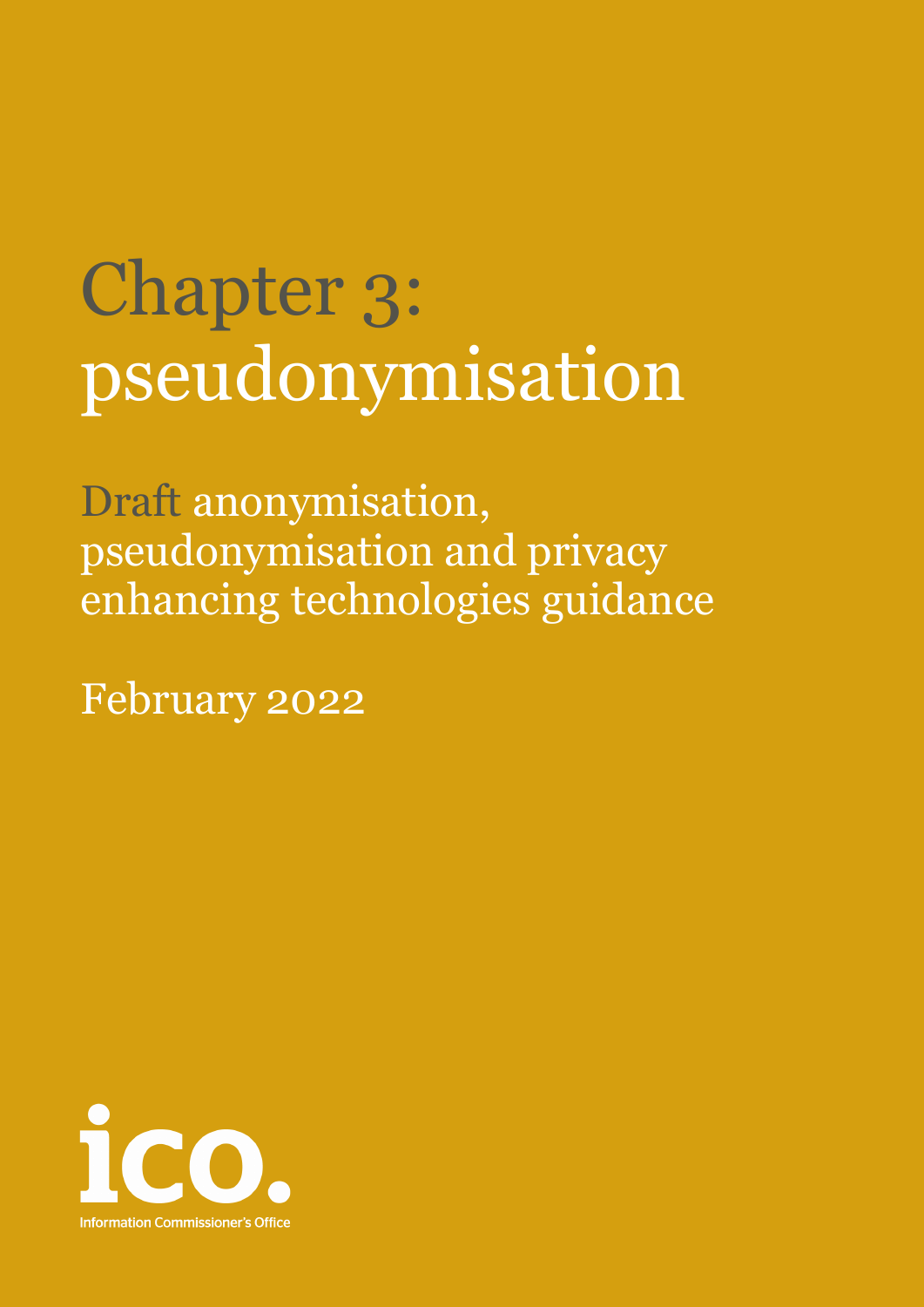# Contents

| What is the difference between pseudonymisation and anonymisation? 4 |  |
|----------------------------------------------------------------------|--|
|                                                                      |  |
|                                                                      |  |
| Pseudonymisation can help you process data for other purposes 9      |  |
| Are there any offences relating to pseudonymisation?  13             |  |
|                                                                      |  |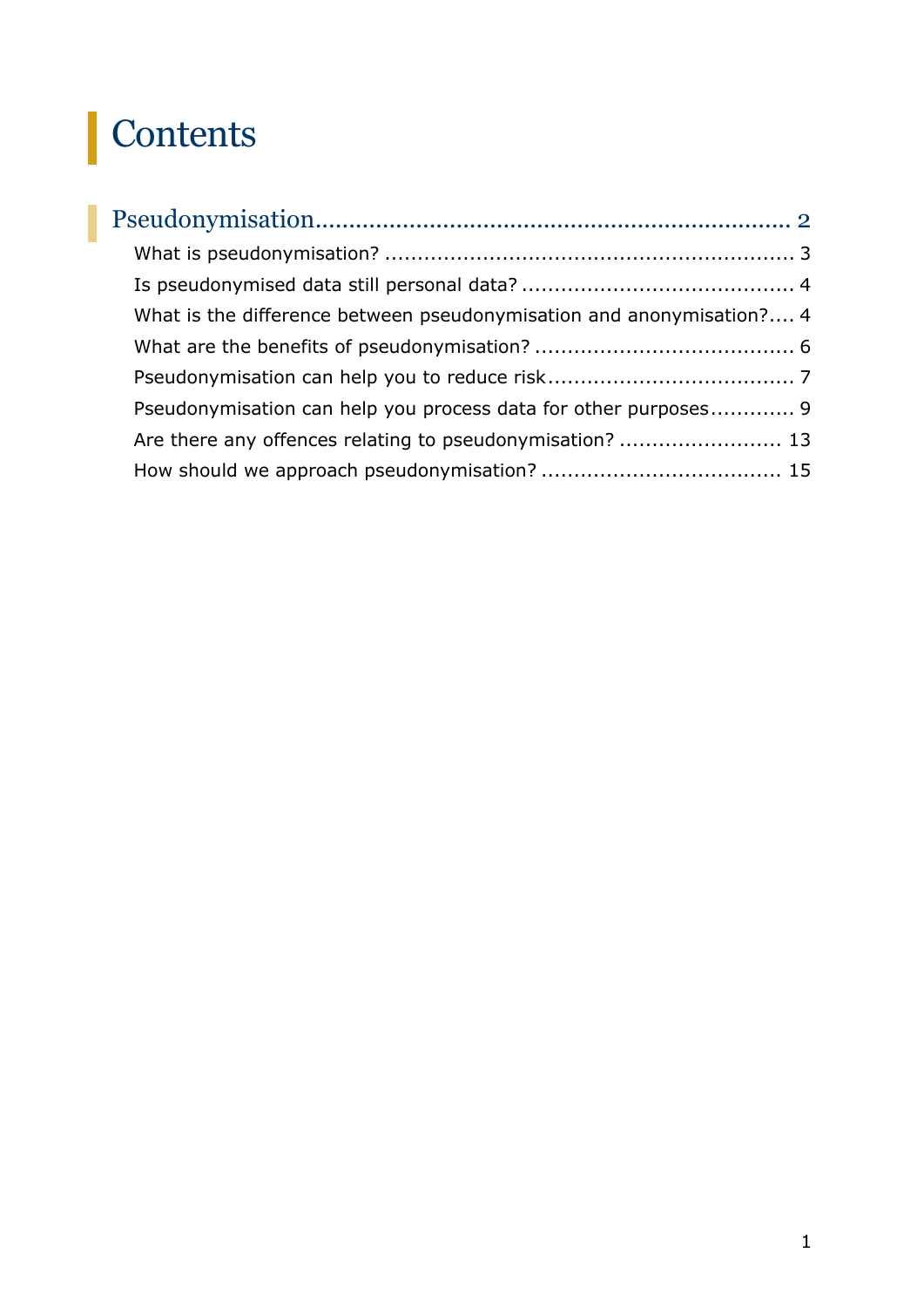# <span id="page-2-0"></span>Pseudonymisation

# At a glance

- Pseudonymisation refers to techniques that replace, remove or transform information that identifies individuals, and keep that information separate.
- Data that has undergone pseudonymisation remains personal data and is in scope of data protection law.
- Pseudonymisation can bring many benefits. It can help you to:
	- o reduce the risks your processing poses;
	- o implement data protection by design and ensure appropriate security; and
	- o make better use of data (eg for archiving, scientific and historical research, and statistical purposes; other compatible purposes; and general analysis).
- Take care not to confuse pseudonymisation with anonymisation. Ultimately, pseudonymisation is a way of reducing risk and improving security. It is not a way of transforming personal data to the extent the law no longer applies. Our [chapter on identifiability](https://ico.org.uk/media/about-the-ico/documents/4018606/chapter-2-anonymisation-draft.pdf) provides further detail on assessing the risk of re-identification.
- However, you may be able to disclose a pseudonymised dataset (without the separate identifiers) on the basis that it is effectively anonymised from the recipient's perspective.
- The DPA 2018 contains two specific criminal offences to address the potential for harm resulting from unauthorised reversal of pseudonymisation. This applies to the reversal of pseudonymised data and any further processing of it, without first obtaining consent from the responsible controller.
- To use pseudonymisation effectively, you must:
	- o define your goals;
	- o detail your risks;
	- o decide on the most appropriate technique; and
	- o document the outcome.
- There are many pseudonymisation techniques. Some will help you achieve pseudonymisation as defined by the law. Others may not, but can still be useful technical measures from a security perspective. Ultimately, the appropriate technique to use depends on the circumstances of your processing.

# In detail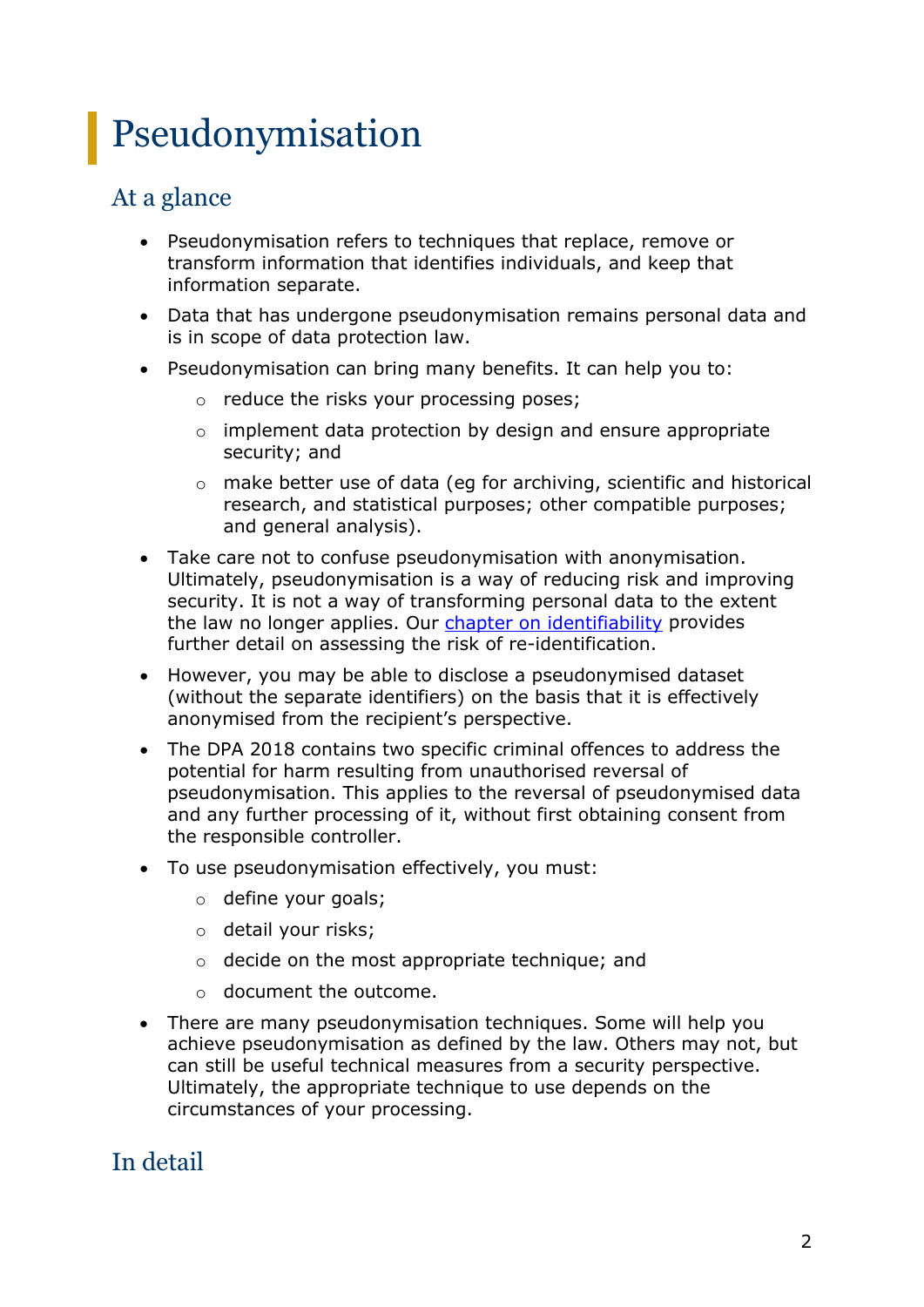- [What is pseudonymisation?](#page-3-0)
- [Is pseudonymised data still personal data?](#page-4-0)
- What is the difference between pseudonymisation and anonymisation?
- [What are the benefits of pseudonymisation?](#page-6-0)
- [Pseudonymisation can help you to reduce risk](#page-7-0)
- [Pseudonymisation can help you process data for other purposes](#page-9-0)
- [Are there any offences relating to pseudonymisation?](#page-13-0)
- [How should we approach pseudonymisation?](#page-15-0)

## <span id="page-3-0"></span>What is pseudonymisation?

It is important to understand that pseudonymisation has a specific meaning in data protection law. This may differ from how the term is used in other circumstances, industries or sectors.

Article 4(5) of the UK GDPR defines pseudonymisation as:

#### **Quote**

"…processing of personal data in such a manner that the personal data can no longer be attributed to a specific data subject without the use of additional information, provided that such additional information is kept separately and is subject to technical and organisational measures to ensure that the personal data are not attributed to an identified or identifiable natural person."

There is no equivalent definition in the law enforcement or intelligence services regimes in the DPA 2018 itself, but similar considerations apply.

At a basic level, pseudonymisation starts with a single input (the original data) and ends with two outputs (the pseudonymised dataset and the additional information). Together, these can reconstruct the original data. However, in relation to the individuals concerned, each output has meaning only in combination with the other.

Pseudonymisation therefore refers to techniques that replace, remove or transform information that identifies an individual. For example, replacing one or more identifiers which are easily attributed to individuals (such as names) with a pseudonym (such as a reference number).

While you can tie that pseudonym back to the individual if you have access to the additional information, your technical and organisational measures should ensure that you hold this information separately.

Data protection law specifically mentions "unauthorised reversal of pseudonymisation" as something that can result in harm. You need to assess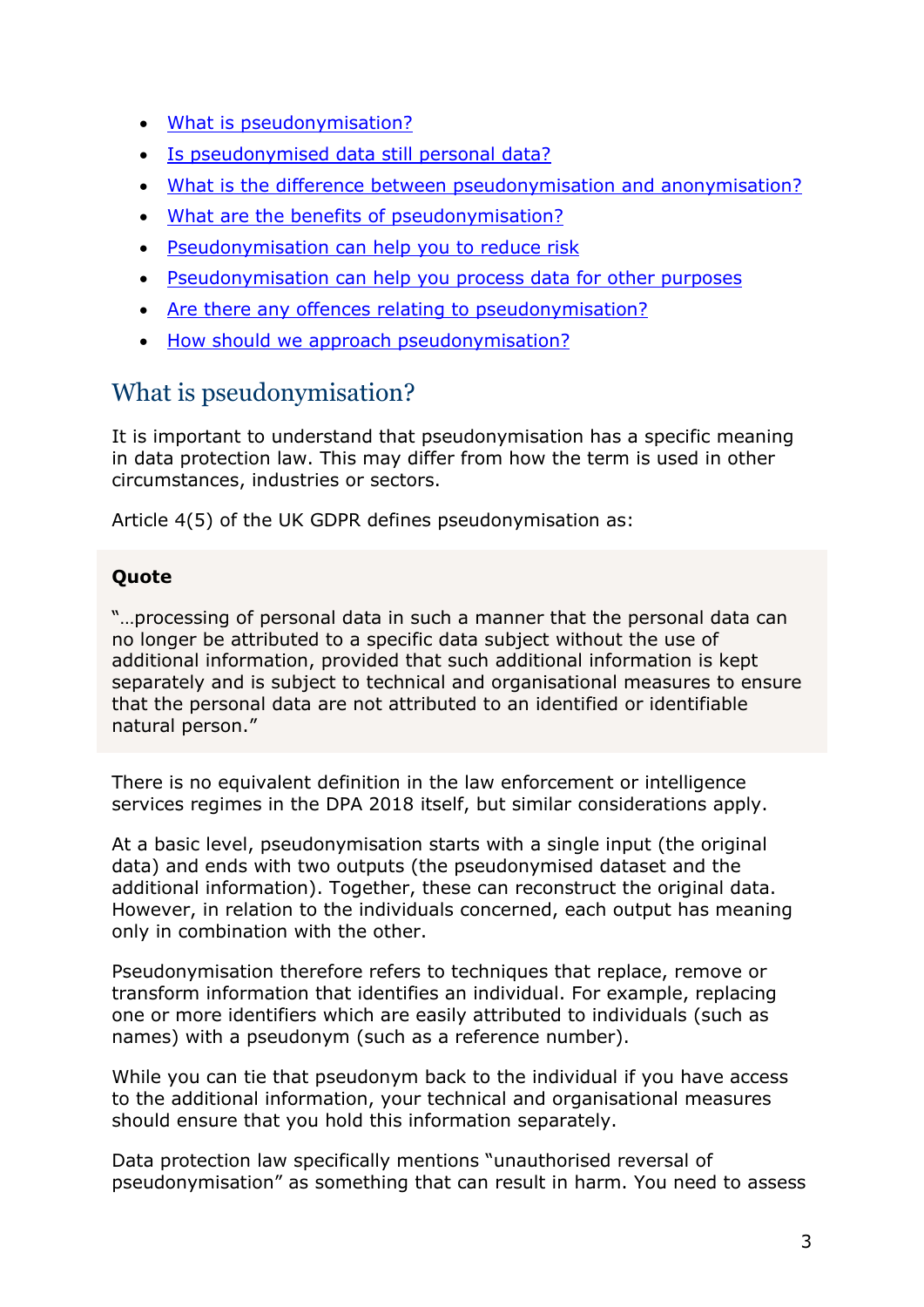the likelihood and severity of this risk, and mitigate it appropriately. For example, if anyone with access to the pseudonymised data also has access to the additional information they could easily reverse the pseudonymisation process.

#### **Relevant provisions in the legislation**

See UK GDPR Article 4(5) and Recitals 26, 28 and 29 [\(external link\)](https://www.legislation.gov.uk/eur/2016/679/introduction)

#### **Further reading – ICO guidance**

[What is personal data?](https://ico.org.uk/for-organisations/guide-to-data-protection/guide-to-the-general-data-protection-regulation-gdpr/key-definitions/what-is-personal-data/)

### <span id="page-4-0"></span>Is pseudonymised data still personal data?

Yes. Pseudonymisation can reduce the risks to individuals. It can also help you meet your data protection obligations, including data protection by design and security. However, it does not change the status of the data as personal data when you process it in this way.

This is because data protection law is clear that information is personal data if an individual is identified or identifiable, directly or indirectly. The general processing regime also makes it clear that data that has undergone pseudonymisation remains personal data.

For example, the core definition of pseudonymisation describes it as processing of personal data in a particular manner. Additionally, Recital 26 of the UK GDPR says that:

#### **Quote**

"…personal data which have undergone pseudonymisation, which could be attributed to a natural person by the use of additional information should be considered to be information on an identifiable natural person…"

Ultimately, this means pseudonymisation is a type of processing applied to personal data, rather than a type of data that the law does not apply to (ie like anonymous information).

### <span id="page-4-1"></span>What is the difference between pseudonymisation and anonymisation?

There can be confusion between pseudonymisation and anonymisation. For example, it is common to refer to datasets as "anonymised" when in fact they still contain personal data, just in pseudonymised form.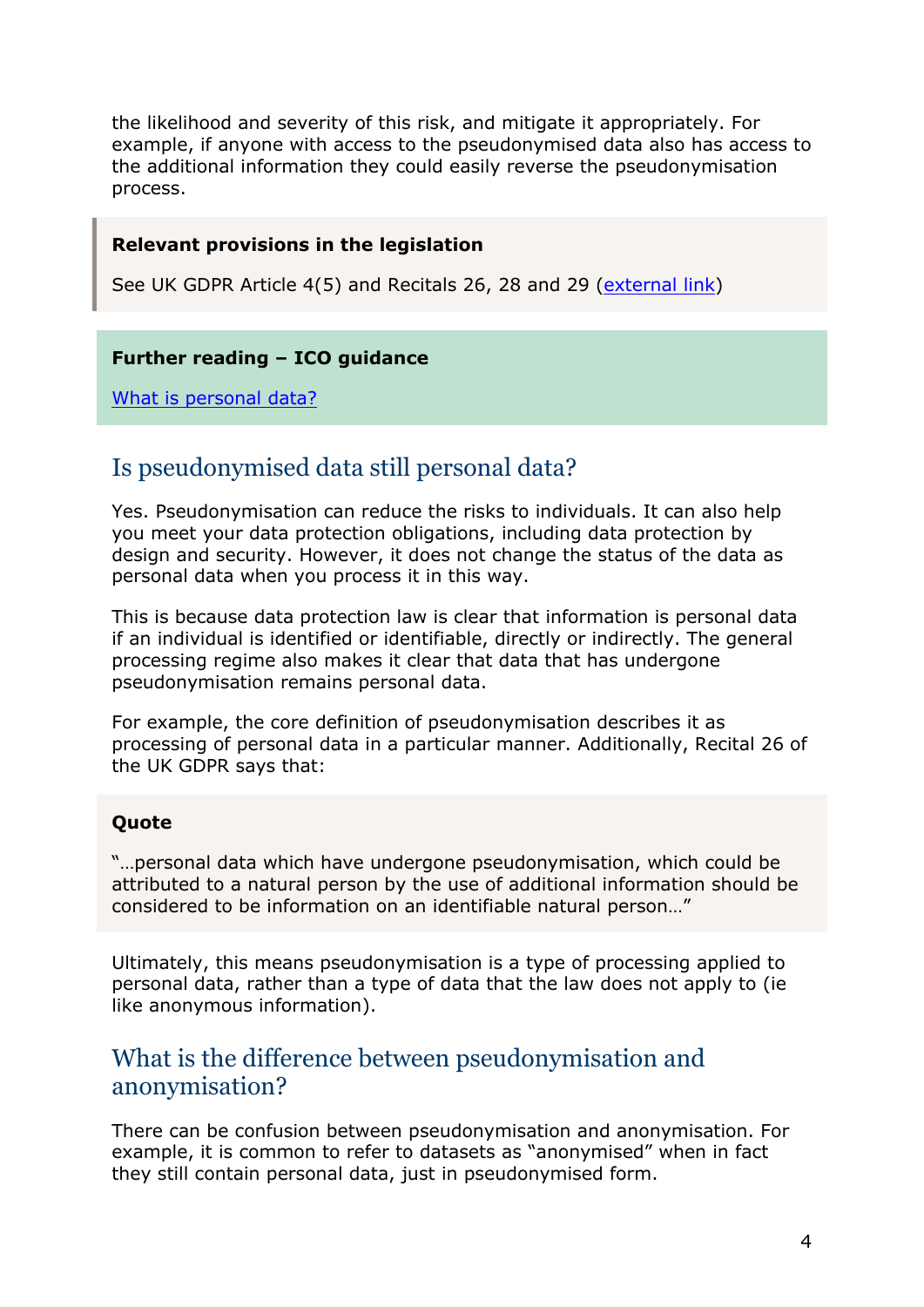This poses a clear risk. For example, a mistaken belief that the processing does not involve personal data could mean that the requirements of UK data protection law are not met. This could result in potential adverse outcomes for individuals.

Data protection law says that:

- anonymous information is information that does not relate to an identified or identifiable individual (and the law does not apply to it); and
- data that has undergone pseudonymisation remains personal data.

It is crucial to understand this difference. With pseudonymisation, the processing reduces the links between individuals and the data that relates to them, but does not remove them entirely.

While individuals may not be identifiable from the pseudonymous data itself, they can be identified by referring to other information held separately. Both the dataset and the additional information are therefore still personal data.

Pseudonymisation has many uses. However, the protections it provides against identifiability risk are more limited and different than anonymisation.

Ultimately, you should consider pseudonymisation as a security and privacy risk management measure.

#### **Does this change when disclosing this data to another organisation?**

The status of data can change depending on who holds it. For example, pseudonymous data which you can still identify using a key or other separate identifiers might no longer be identifiable in the hands of a different organisation who does not have access to that key.

However, you cannot automatically assume that the pseudonymised data becomes anonymous information in the other party's hands. In practice, this depends on several factors you need to assess, including:

- the ability of the recipient to use other information to enable identification (either something in their possession, or in the public domain);
- the likelihood of identifiability, considering things like the cost of and time required for identification and the state of technology at the time of the processing; and
- the techniques and controls placed around the data once in the recipient's hands.

If you retain the pseudonymised data, it remains personal data in your hands. This is because you hold both the pseudonymised data and the additional information that allows you to identify the individuals the data relates to.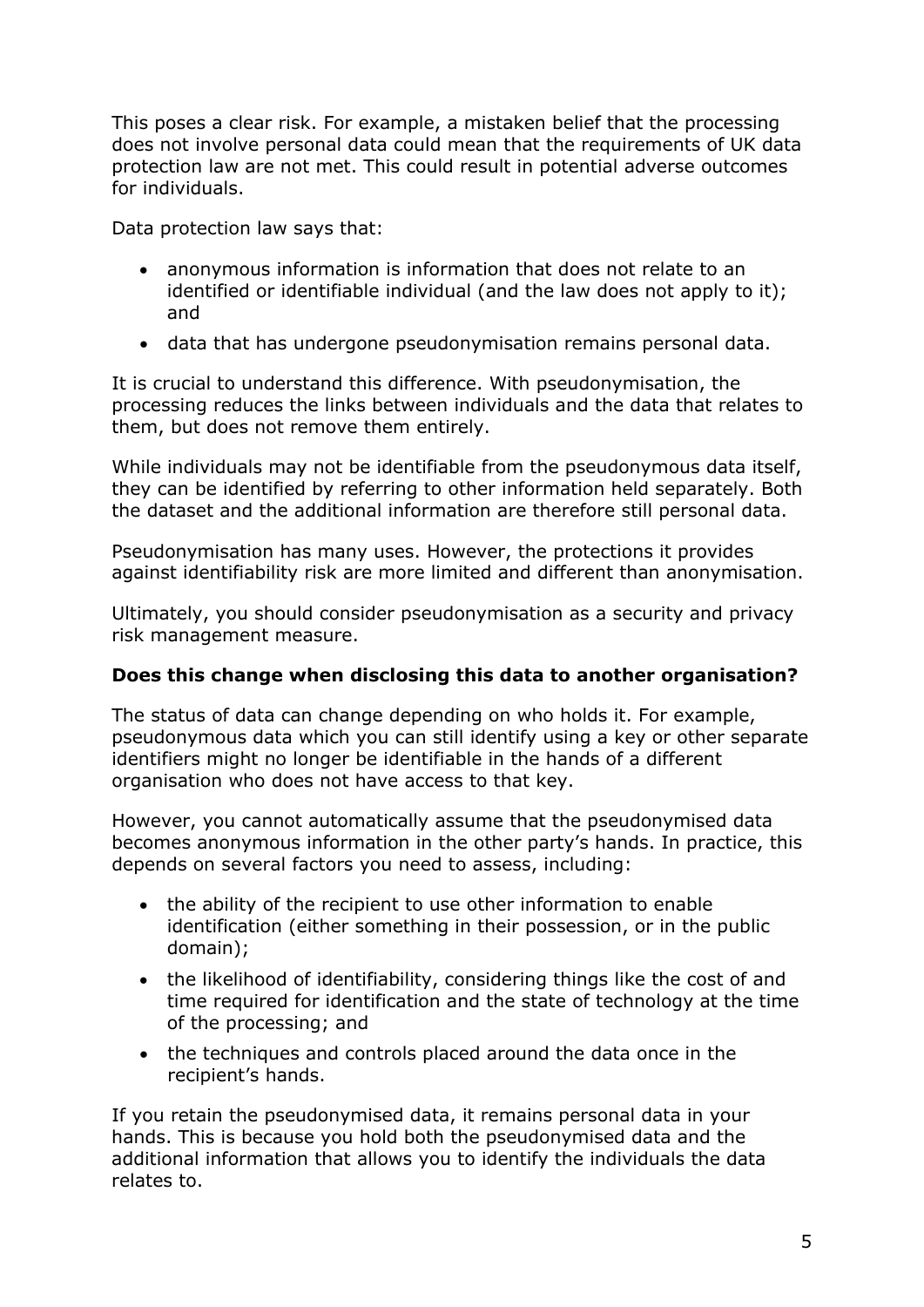The key point is that if you apply a pseudonymisation technique, this does not necessarily change the status of the treated data from your perspective. The data you hold may still be personal data when you process it.

#### **Relevant provisions in the legislation**

See UK GDPR Articles 4(1) and 4(5), and Recitals 26, 28, 29 and 75 [\(external link\)](https://www.legislation.gov.uk/eur/2016/679/introduction)

See DPA 2018 Section 3 [\(external link\)](https://www.legislation.gov.uk/ukpga/2018/12/section/3)

#### **Further reading – ICO guidance**

What is personal data? – ["Identifiers and related factors"](https://ico.org.uk/for-organisations/guide-to-data-protection/guide-to-the-general-data-protection-regulation-gdpr/what-is-personal-data/what-are-identifiers-and-related-factors/)

See the section of this guidance on "How do we ensure effective anonymisation?" for more information on identifiability.

The guidance on identifiers and related factors also discusses the considerations you need to take into account when disclosing data to other organisations, including the status it may have once in their hands.

# <span id="page-6-0"></span>What are the benefits of pseudonymisation?

When properly applied, pseudonymisation can help to:

- reduce the risk your processing poses to individual rights;
- enhance the security of the personal data you process;
- support re-use of personal data for new purposes;
- support your overall compliance with the data protection principles; and
- build individuals' trust and confidence in how you process their data.

Pseudonymisation can enable greater utility of data than anonymisation. However, you should still consider whether you can meet your objectives by using anonymous information.

As a controller, you are responsible for deciding whether and how to implement pseudonymisation. Defining the scope, parameters and objectives – as well as likely risk scenarios – is therefore very important.

There may be cases where pseudonymisation is effectively a requirement. For example, where it is needed to ensure your processing is proportionate to its purpose(s). In other cases, it can help you adopt a data protection by design approach from the design stage of any product, application or service you make.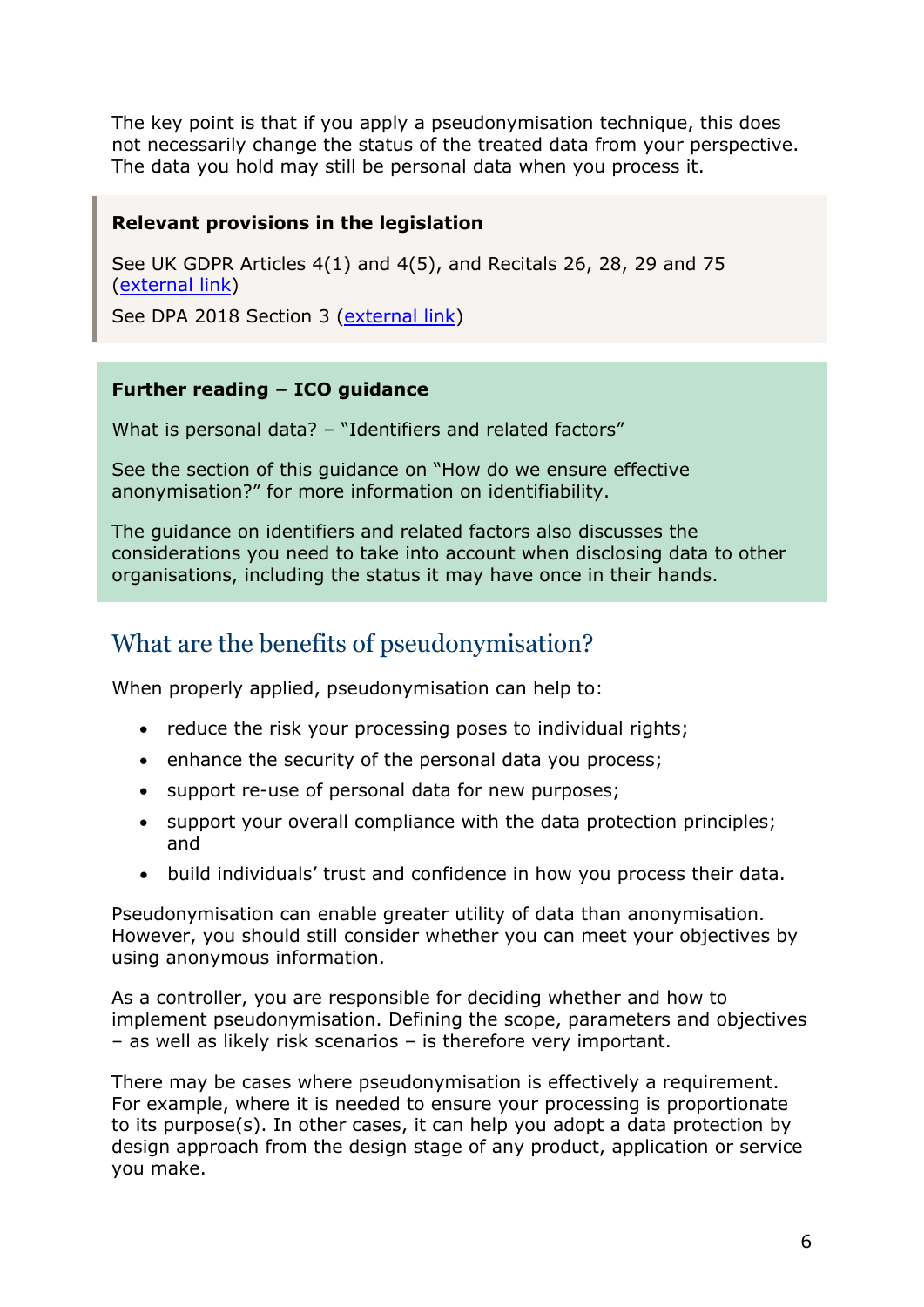# <span id="page-7-0"></span>Pseudonymisation can help you to reduce risk

Recital 28 of the UK GDPR says that:

#### **Quote**

"The application of pseudonymisation to personal data can reduce the risks to the data subjects concerned."

There is no specific definition of risk in data protection law, but a number of provisions make clear that this is about the risks to the rights and freedoms of individuals. The key provision is Recital 75, which links risk to the concept of potential harm or damage to individuals:

#### **Quote**

"The risk to the rights and freedoms of natural persons, of varying likelihood and severity, may result from data processing which could lead to physical, material or non-material damage"

In this context, pseudonymisation can be relevant for any risk assessment you undertake. For example, detailing specific pseudonymisation techniques can help you demonstrate how you intend to mitigate particular risks that your processing may pose. This may be relevant when doing both data protection impact assessments (DPIAs) and legitimate interests assessments (LIAs).

There are several other parts of the law where pseudonymisation is relevant as a risk reduction measure. These include:

- data protection by design and security; and
- personal data breaches.

#### **Data protection by design and security**

The law requires you to put in place appropriate technical and organisational measures to:

- implement the data protection principles effectively and integrate necessary safeguards into the processing – this is "data protection by design"; and
- ensure a level of security appropriate to the risk the processing poses – this is "security of processing".

The law also specifically references pseudonymisation in these contexts. If you apply it properly, it can be a useful mechanism to enhance the security of personal data and support your overall compliance with the data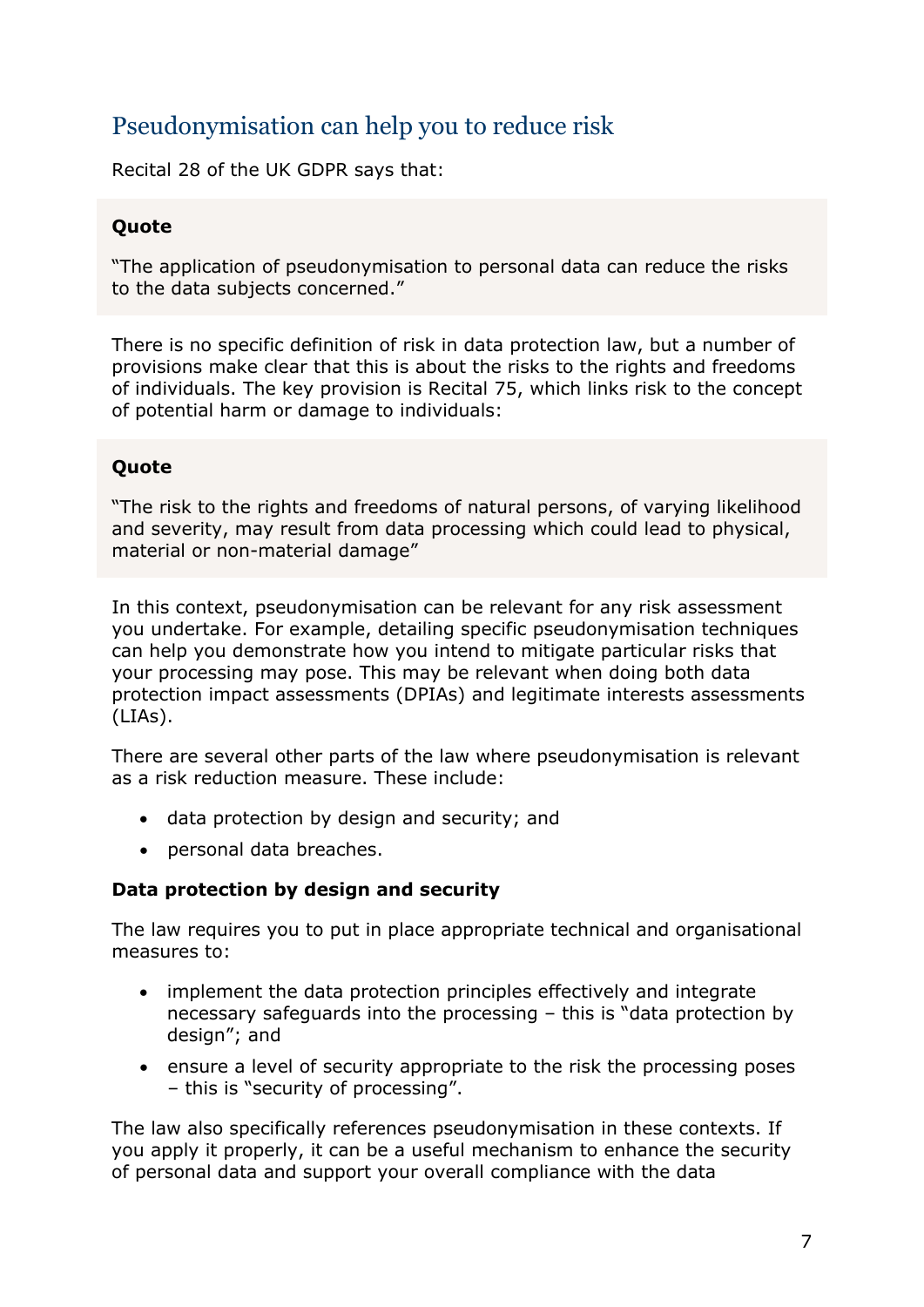protection principles. It is particularly relevant in the context of the data minimisation principle. Pseudonymisation can limit the level of identifiability in the data to what is necessary for the purpose and reduces the level of personal data shared with other parties.

When considering pseudonymisation, for both data protection by design and security you need to take into account:

- the state of the art and costs of implementation of any measures;
- the nature, scope, context and purpose(s) of your processing; and
- the risks your processing poses to individuals' rights and freedoms.

In assessing state-of-the-art, you should consider whether the technique is suitably robust, ie, it is resistant to known attacks, scalable, and is not costprohibitive to implement. The nature, scope and purposes of the processing will influence the type of pseudonymisation technique you choose. For example, if you are required to track individuals over time, some techniques will not be suitable. You should consider whether your chosen approach is able to fulfil your purposes and also whether the measures you choose can reduce the risks to individuals to an acceptable level.

Not all pseudonymisation techniques are equally effective, and they may not have the same implementation costs or requirements. It is therefore important for you to examine pseudonymisation in the context of finding the optimal approach to achieving data protection by design and security.

#### **Personal data breaches**

Pseudonymisation techniques can reduce the risk of harm to individuals that may arise from personal data breaches. This can also form part of your assessment of the likelihood and severity of any impact of a personal data breach.

For example, pseudonymisation may be relevant when you assess whether you need to notify individuals of the personal data breach. Article 34 of the UK GDPR requires you to notify individuals without undue delay, unless you have:

#### **Quote**

"…implemented appropriate technical and organisational protection measures, and those measures were applied to the personal data affected by the data protection breach, in particular those that render the personal data unintelligible to any person who is not authorised to access it, such as encryption."

Although Article 34 does not specify pseudonymisation, it broadly describes technical and organisational measures. Pseudonymisation can form part of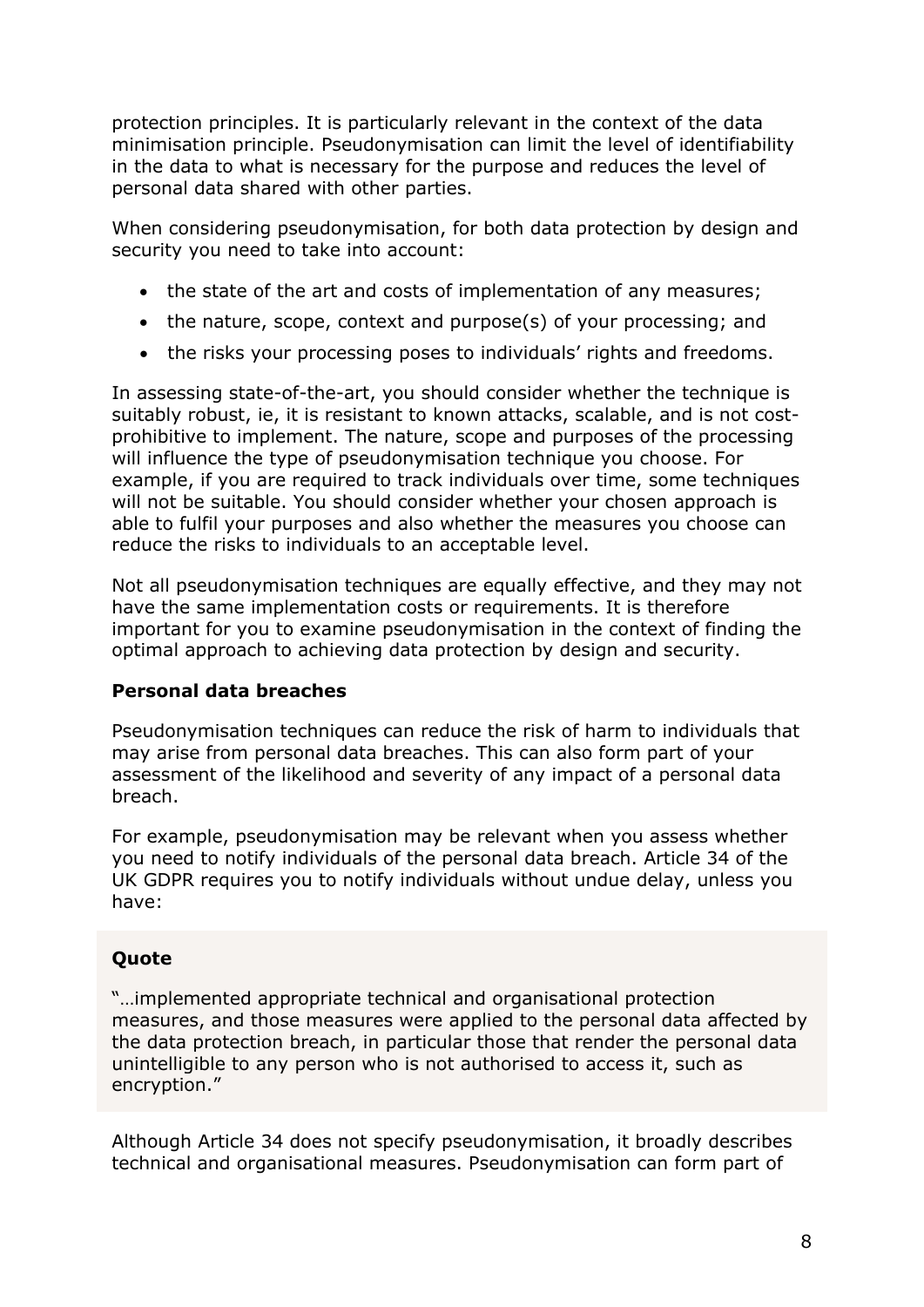those measures. It can provide another line of defence in the security context. For example, it may prevent security incidents becoming personal data breaches, even if you may still need to take action to address the incident itself.

#### **Relevant provisions in the legislation**

See UK GDPR Articles 25 and 32, and Recitals 28, 78 and 83 [\(external link\)](https://www.legislation.gov.uk/eur/2016/679/introduction) See DPA 2018 sections 57, 66, 103 and 107 [\(external link\)](https://www.legislation.gov.uk/ukpga/2018/12/contents)

#### **Further reading – ICO guidance**

[DPIAs](https://ico.org.uk/for-organisations/guide-to-data-protection/guide-to-the-general-data-protection-regulation-gdpr/accountability-and-governance/data-protection-impact-assessments/) [Legitimate interests](https://ico.org.uk/for-organisations/guide-to-data-protection/guide-to-the-general-data-protection-regulation-gdpr/lawful-basis-for-processing/legitimate-interests/) Data [protection by design and by default](https://ico.org.uk/for-organisations/guide-to-data-protection/guide-to-the-general-data-protection-regulation-gdpr/accountability-and-governance/data-protection-by-design-and-default/) **[Security](https://ico.org.uk/for-organisations/guide-to-data-protection/guide-to-the-general-data-protection-regulation-gdpr/security/passwords-in-online-services/)** [Personal data breaches](https://ico.org.uk/for-organisations/guide-to-data-protection/guide-to-the-general-data-protection-regulation-gdpr/personal-data-breaches/) [Data minimisation](https://ico.org.uk/for-organisations/guide-to-data-protection/guide-to-the-general-data-protection-regulation-gdpr/principles/data-minimisation/) An upcoming chapter will provide further guidance on a range of technical

solutions that could be used to achieve effective pseudonymisation of personal data.

# <span id="page-9-0"></span>Pseudonymisation can help you process data for other purposes

Data protection law may allow repurposing of personal data for some types of processing, if appropriate safeguards such as pseudonymisation are in place. For example, for research, further analysis or compatible purposes. This means that pseudonymisation can be a useful tool to enable further processing of personal data beyond its original purpose.

This does not mean pseudonymisation automatically allows you to undertake this further processing in all cases. However, it can be an important way for you to demonstrate how you protect personal data, if you do so. It is therefore a factor whenever you are considering whether you can process personal data for other purposes.

If your purposes change over time or you want to use data for a new purpose which you did not originally anticipate, you can only go ahead if:

- the new purpose is compatible with the original purpose;
- you get an individual's specific consent for the new purpose; or
- you can point to a clear legal provision requiring or allowing the new processing in the public interest.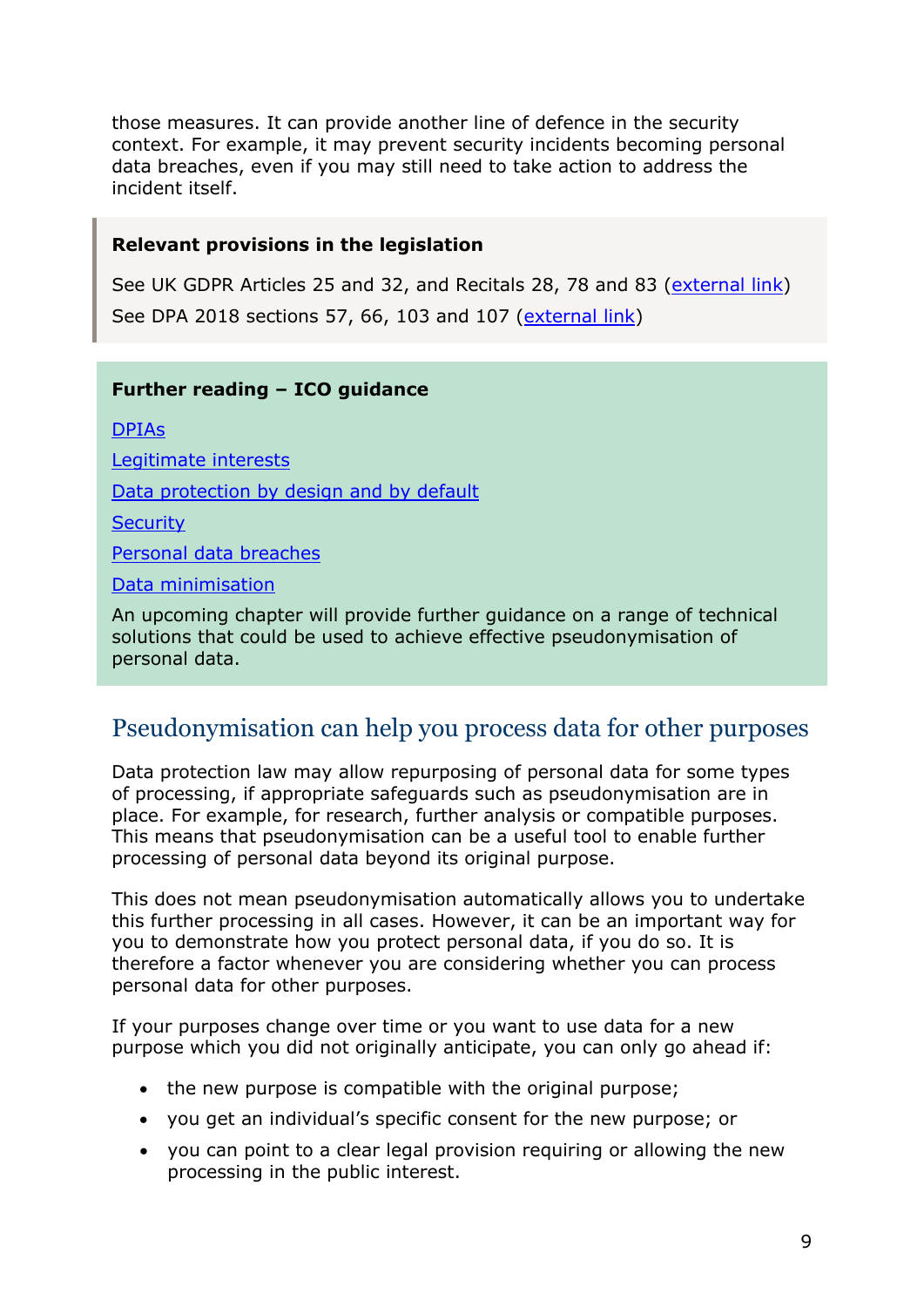Pseudonymisation is relevant when you are considering compatibility instead of consent or legal provisions. For example, where you:

- undertake further processing for archiving, scientific or historical research, and statistical purposes, which are automatically considered to be compatible purposes; or
- want to undertake further processing for other purposes, and need to assess whether these are compatible with your initial purpose.

Pseudonymisation also allows you to perform general analysis. This activity may be something that you do as part of the further processing.

#### **Archiving, scientific or historical research, and statistical purposes**

The purpose limitation principle specifically says that the following are "compatible" purposes for further processing:

- archiving purposes in the public interest;
- scientific or historical research purposes; and
- statistical purposes.

It is important to note that this compatibility depends on the further processing being:

- necessary for those purposes; and
- carried out in accordance with Article 89(1) of the UK GDPR.

Article 89(1) requires that processing for these purposes:

#### **Quote**

"…shall be subject to appropriate safeguards, in accordance with this Regulation, for the rights and freedoms of the data subject."

The safeguards you implement must ensure that technical and organisational measures are in place, in particular to comply with the data minimisation principle. Article 89(1) says these measures:

#### **Quote**

"…may also include pseudonymisation provided that those purposes can be fulfilled in that manner."

The DPA 2018 is also relevant. Section 19 says that the processing is not regarded as subject to appropriate safeguards where it is: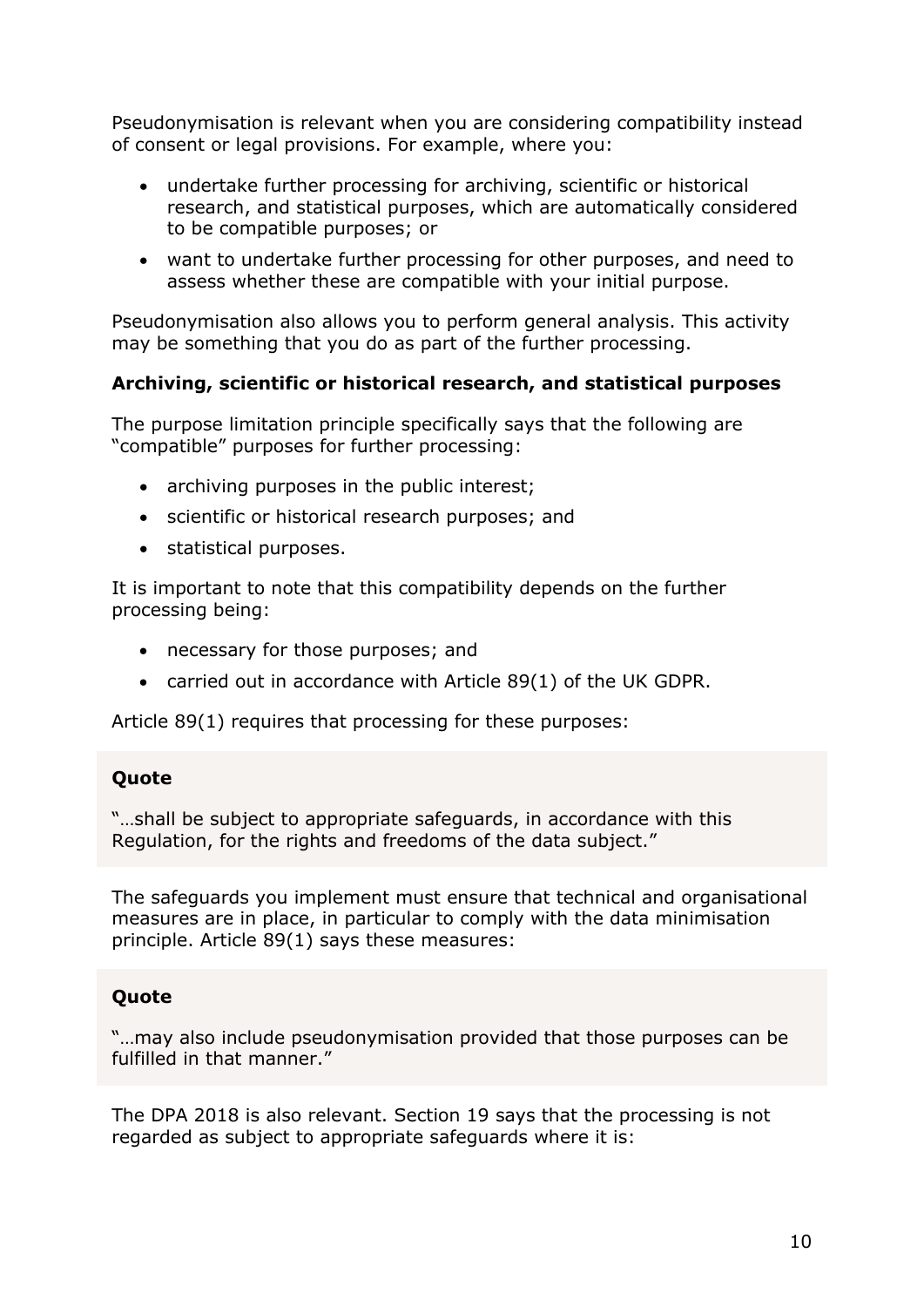- likely to cause substantial damage or substantial distress to an individual; or
- carried out for the purposes of measures or decisions with respect to an individual, unless these purposes include approved medical research.

#### **Other compatible purposes**

Article 6(4) of the UK GDPR says that when deciding if a new purpose is compatible with your original purpose you should take into account:

- any link between your original purpose and the new purpose;
- the context in which you originally collected the personal data. In particular, your relationship with the individual and what they would reasonably expect;
- the nature of the personal data (eg whether it is special category data, or data relating to criminal convictions or offences);
- the possible consequences for individuals of the new processing; and
- whether there are appropriate safeguards (eg encryption or pseudonymisation).

Pseudonymisation does not necessarily mean that you can decide your new purpose is compatible in all cases. It is one of several factors you must consider in this assessment.

If your new purpose is compatible, you don't need a new lawful basis for the further processing. However, you should remember that if you originally collected the data on the basis of consent, you usually need to get fresh consent to ensure your new processing is fair and lawful.

You also need to update your privacy information so that your processing is still transparent.

#### **General analysis**

Recital 29 of the UK GDPR says that

#### **Quote**

"In order to create incentives to apply pseudonymisation when processing personal data, measures of pseudonymisation should, whilst allowing general analysis, be possible within the same controller when that controller has taken technical and organisational measures necessary to ensure, for the processing concerned, that this Regulation is implemented, and that additional information for attributing the personal data to a specific data subject is kept separately. The controller processing the personal data should indicate the authorised persons within the same controller."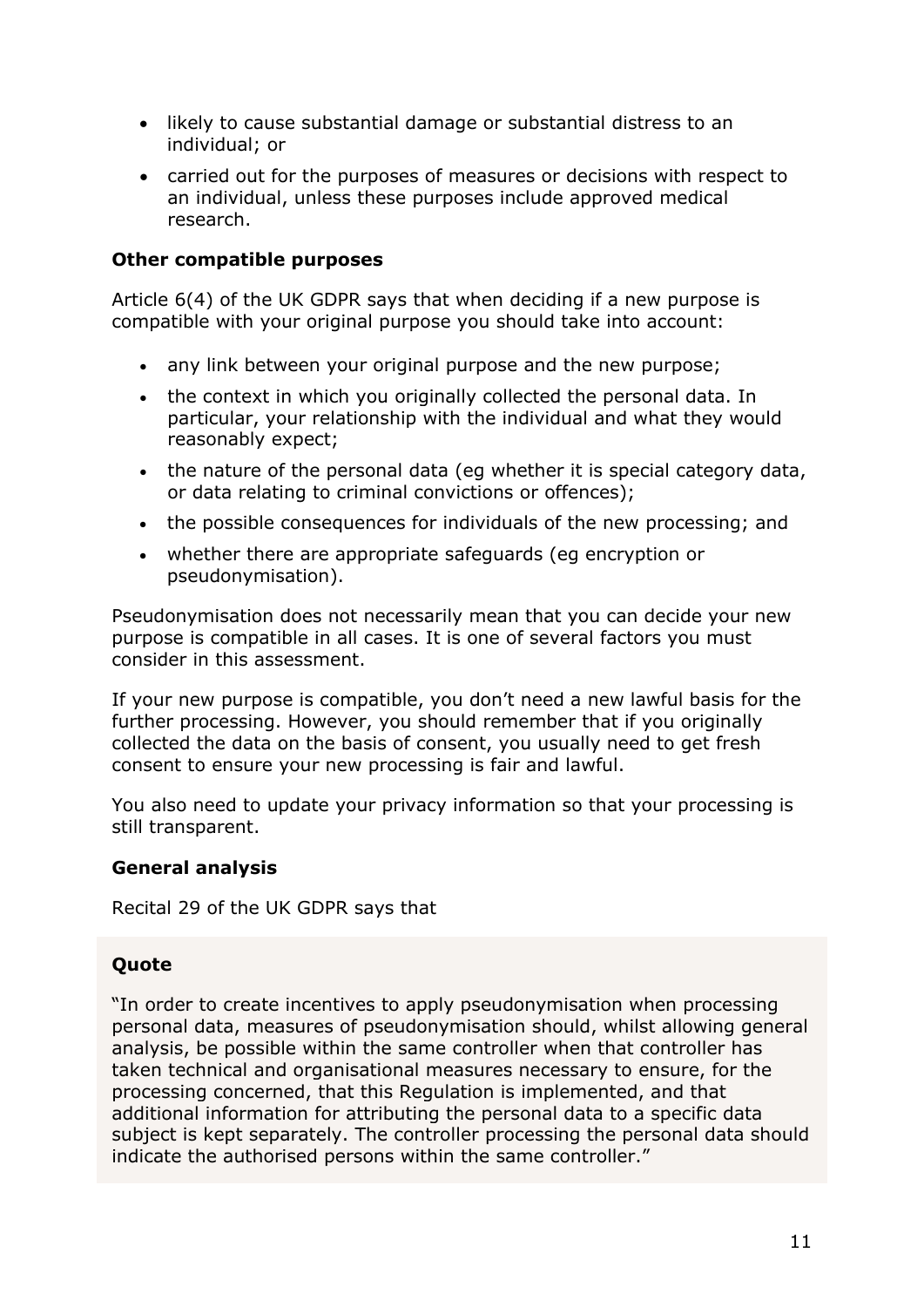This means you can perform this general analysis on pseudonymised data within your organisation, provided that you:

- implement technical and organisational measures necessary to ensure data protection compliance; and
- ensure that additional information for attributing the data to a specific individual is kept separately.

Data protection law does not define general analysis. However, if you intend to analyse data relating to specific individuals (eg their behaviour, location, characteristics etc) for the purposes of taking actions about them, this analysis is not general in nature.

In practice, general analysis may be something you undertake in the context of the two purposes detailed above. It can bring many benefits, depending on the purposes you do it for. For example, pseudonymising data about how individuals use your products and services, and then deriving insights and trends from that data. This may allow you to develop new, innovative services or improve existing ones.

This is particularly the case if anonymous information is less useful. However, you should carefully consider whether you can achieve these objectives using such information first.

When you perform general analysis, you need to indicate the authorised persons within your organisation that have access to the additional information. You should also update this, if you make any personnel changes in the future.

#### **Relevant provisions in the legislation**

See UK GDPR Articles  $5(1)(b)$ ,  $6(4)$ ,  $89(1)$  and Recitals 29 and 156 (external [link\)](https://www.legislation.gov.uk/eur/2016/679/introduction)

See DPA 2018 Section 19 [\(external link\)](https://www.legislation.gov.uk/ukpga/2018/12/section/19)

#### **Further reading – ICO guidance**

[Purpose limitation](https://ico.org.uk/for-organisations/guide-to-data-protection/guide-to-the-general-data-protection-regulation-gdpr/principles/purpose-limitation/)

[Lawful basis for processing](https://ico.org.uk/for-organisations/guide-to-the-general-data-protection-regulation-gdpr/lawful-basis-for-processing/)

We will produce separate guidance on the research provisions of data protection law soon. We will follow that guidance with more detail on the role of both anonymisation and pseudonymisation in the research context.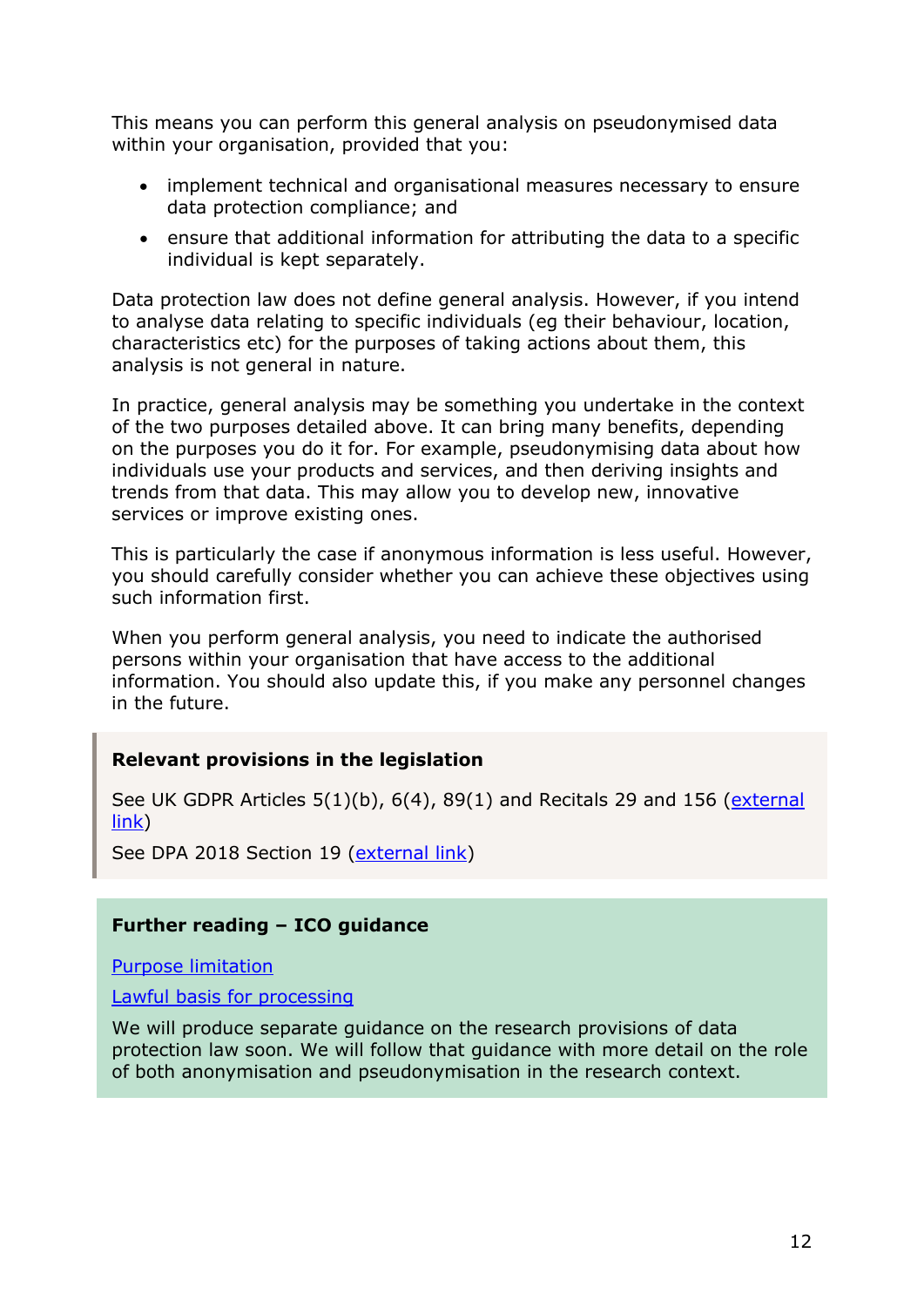# <span id="page-13-0"></span>Are there any offences relating to pseudonymisation?

Yes. Section 171 of the DPA 2018 specifies two criminal offences relating to the re-identification of de-identified personal data. These are known as the "re-identification offences". They include data that has undergone pseudonymisation.

The first, at Section 171(1), is about the act of re-identification. It states that:

#### **Quote**

"It is an offence for a person knowingly or recklessly to re-identify information that is de-identified personal data without the consent of the controller responsible for de-identifying the personal data."

The second, at Section 171(5), is about the processing of the personal data after the act of re-identification takes place. It states that:

#### **Quote**

"It is an offence for a person knowingly or recklessly to process personal data that is information that has been re-identified where the person does so –

(a) without the consent of the controller responsible for de-identifying the personal data, and

(b) in circumstances in which the re-identification was an offence under subsection (1)."

Section 171(2) also specifies that:

#### **Quote**

"(a) personal data is 'de-identified' if it has been processed in such a manner that it can no longer be attributed, without more, to a specific data subject;

(b) a person 're-identifies' information if the person takes steps which result in the information no longer being de-identified within the meaning of paragraph (a)"

The DPA 2018's explanatory notes add that Section 171(2):

#### **Quote**

"…defines the meaning of 'de-identification' and 're-identification' for the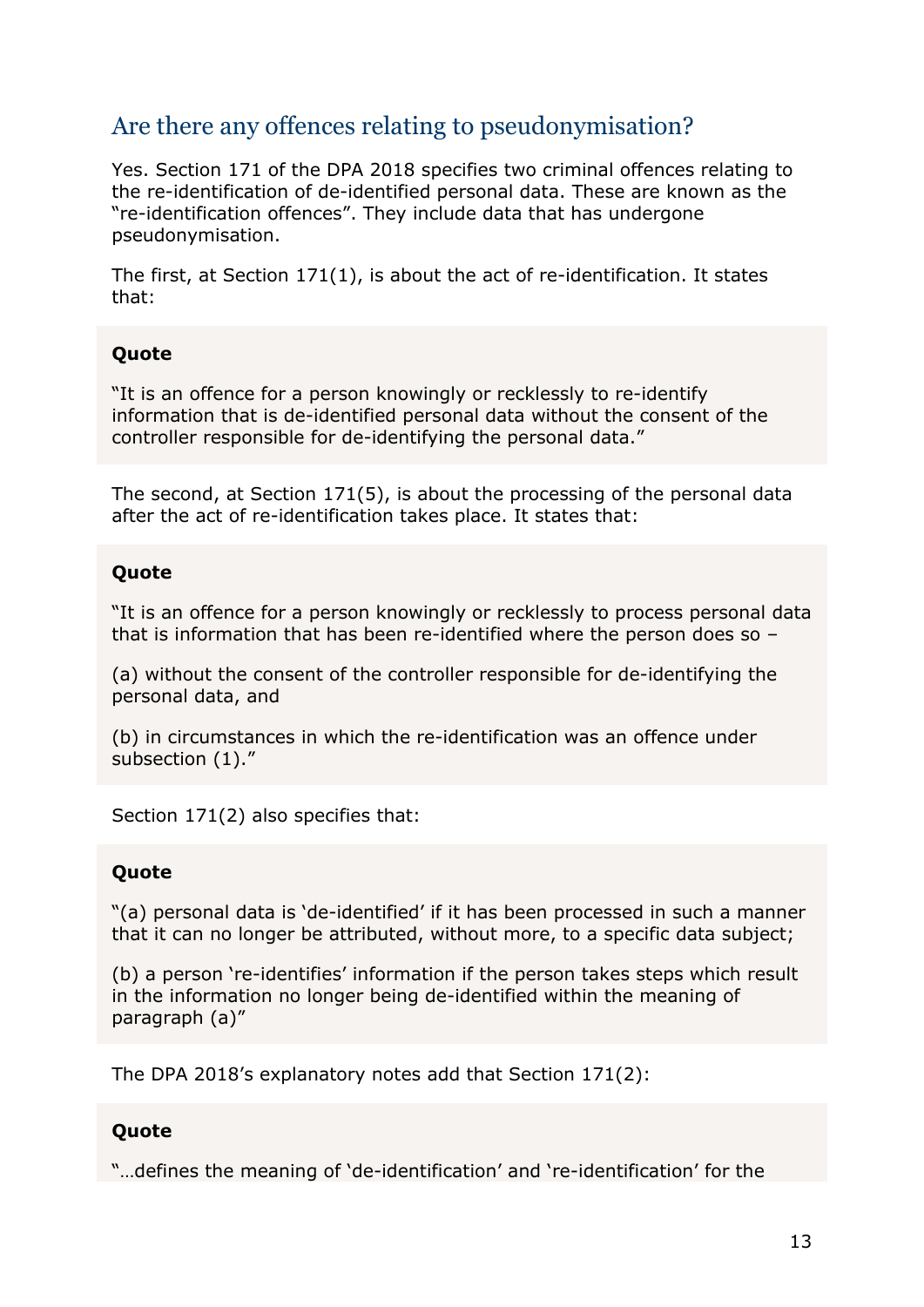purposes of the offence and reflects the definition of pseudonymisation in Article 4(5) of the GDPR".

This demonstrates how the re-identification offences include data that has undergone pseudonymisation. In this context, they address one of the key risks to rights and freedoms that data protection law requires you to mitigate – the unauthorised reversal of pseudonymisation, and the harms that may arise from it.

#### **Are there any defences?**

Yes. Section 171 includes a series of defences. Generally, these are similar to those found in Section 170 for the unlawful obtaining of personal data.

For Sections 171(1) and 171(5), defences include where the re-identification is:

- necessary for the purposes of preventing or detecting crime;
- required or authorised by law or by a court order; or
- in the circumstances, justified as being in the public interest.

The defences also include where the person charged can prove that they acted:

- in the reasonable belief that they were the individual to whom the information relates, had the consent of that individual, or would have had such consent if the individual had known about the reidentification and its circumstances;
- in the reasonable belief that they are the organisation responsible for the de-identification, had the consent of that organisation, or would have had such consent if the organisation had known about the reidentification and its circumstances; and
- for the "special purposes", with a view to publication of any journalistic, academic, artistic or literary material, and in the reasonable belief that the re-identification was justified as being in the public interest in the circumstances.

#### **What is the "effectiveness testing" defence?**

Section 172 also contains a specific effectiveness testing defence. This has particular relevance to security and technology researchers acting in the public interest. For example, to identify poor practices, or potential flaws in certain techniques or their implementation.

The defence applies where the following two conditions are met:

• Condition 1: The person was testing the effectiveness of the deidentification systems an organisation uses, where they reasonably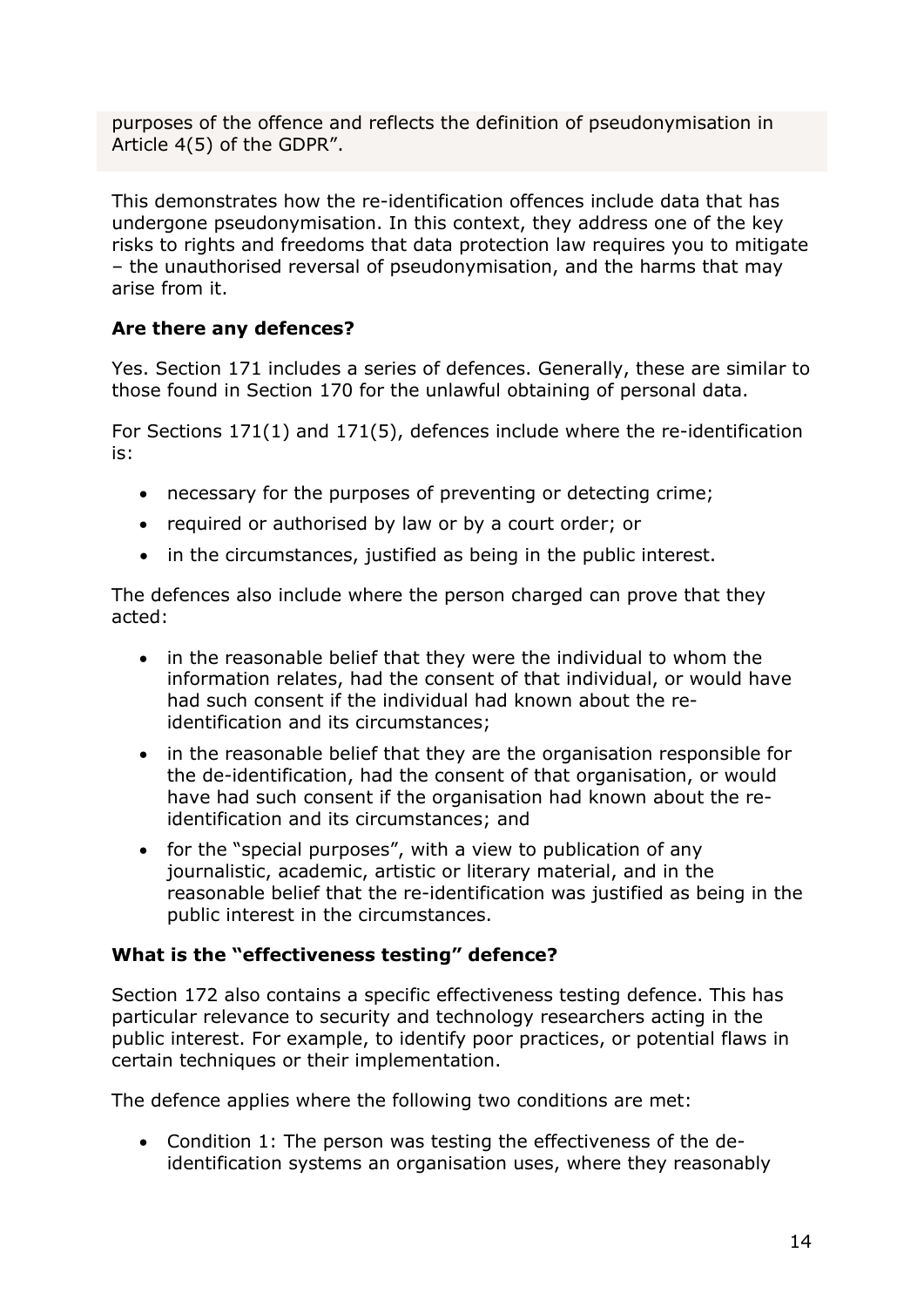believe the testing is justified as being in the public interest and where they do not intend to cause or threaten damage or distress; and

• Condition 2: The person notifies either the ICO or the organisation responsible for the de-identification about the re-identification.

For Condition 2 to apply, the notification must happen without undue delay and, where feasible, not later than 72 hours after becoming aware of it. Where there is more than one organisation responsible for de-identification, Condition 2 is met if one or more of those organisations is notified.

The defence does not legitimise unlawful or harmful practices. For example, it does not make the actions of malicious actors lawful.

#### **Relevant provisions in the legislation**

DPA 2018 Sections 171 and 172 [\(external link\)](https://www.legislation.gov.uk/ukpga/2018/12/contents)

UK GDPR Article 4(5) and Recitals 26 and 75 [\(external link\)](https://www.legislation.gov.uk/eur/2016/679/introduction)

DPA 2018 explanatory notes paragraphs 492 to 504 [\(external link\)](https://www.legislation.gov.uk/ukpga/2018/12/notes/division/1/index.htm).

Although the explanatory notes are not part of the law, they explain what each provision of the DPA 2018 means in practice and provide background information on the intended outcomes of the provisions.

#### **Further reading – ICO guidance**

Exemptions – [the "special purposes"](https://ico.org.uk/for-organisations/guide-to-data-protection/guide-to-the-general-data-protection-regulation-gdpr/exemptions/#ex16)

# <span id="page-15-0"></span>How should we approach pseudonymisation?

As a controller, you are responsible for deciding whether and how to implement pseudonymisation. It is important you clearly establish what you seek to achieve and the most appropriate technique in that context. An inadequate level of pseudonymisation does not meet the requirements of the law, even if the technique you use may fit under existing technical meanings of the term.

Your core considerations should include:

- defining the goals (eg what does your use of pseudonymisation intend to achieve?)
- detailing the risks (eg, what types of attack are possible, who may attempt them, and what measures do you need to implement as a result?)
- deciding on the technique (ie, which technique (or set of techniques) is most appropriate?)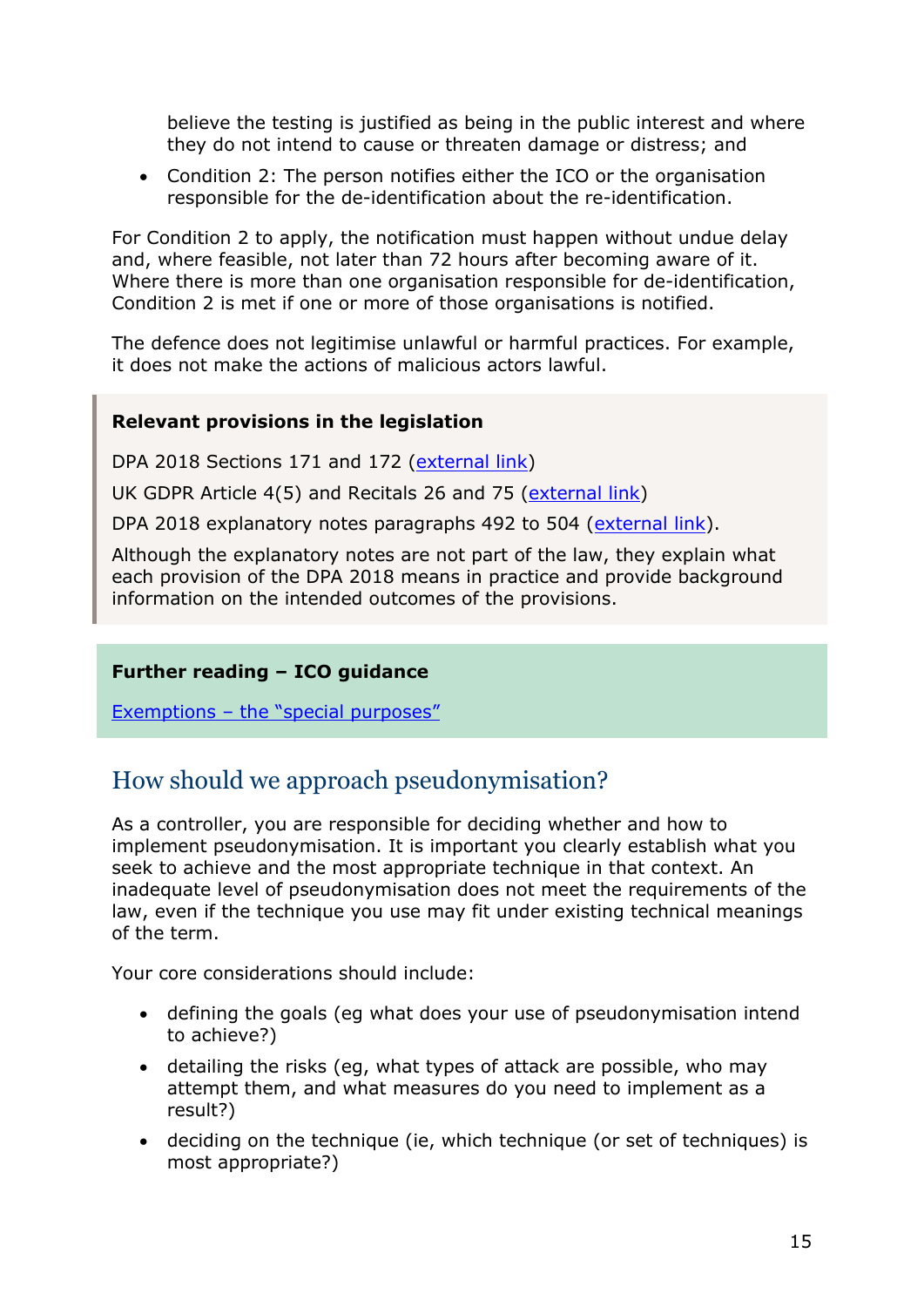- deciding who does the pseudonymisation (eg you, a processor); and
- documenting your decisions and risk assessments.

While this is not an exhaustive list of relevant considerations, you should address them together due to how they relate to each other.

#### **Define your goals**

Overarching goals of pseudonymisation can include:

- ensuring that parties other than yourself (and any processor you may use) cannot easily re-identify individuals in the context of the processing;
- ensuring that pseudonyms cannot easily be reproduced by those parties;
- enabling data accuracy (eg by assigning a particular pseudonym to an individual that allows you to verify their identity); and
- achieving data minimisation (eg if the purposes of your processing do not require you to identify an individual).

One of your overarching goals should also be that once you do implement pseudonymisation, you mitigate any risk of unauthorised reversal of it. This should include any potential source (ie a malicious attacker or an insider threat).

Usability and scalability are also relevant factors for you to consider, both in terms of what you intend to achieve (the goals) and how you go about doing so (the technique).

#### **Detail the risks**

When assessing what pseudonymisation techniques to use and how to implement them you should take into account the type of attacker that may exist. For example, it is good practice to consider:

- insider threats someone with specific knowledge, capabilities or permissions, either in your organisation, a processor you use, or another entity you engage (eg a trusted third party);
- external threats someone who may not have direct access to the additional information, but wants to increase their knowledge about the pseudonymised dataset (eg by re-identifying the individuals within the dataset); and
- the likely goals of any attack an attacker may have different goals they seek to achieve (eg re-identification attacks, where the attacker seeks to re-identify individuals (either a subset, or all of them)).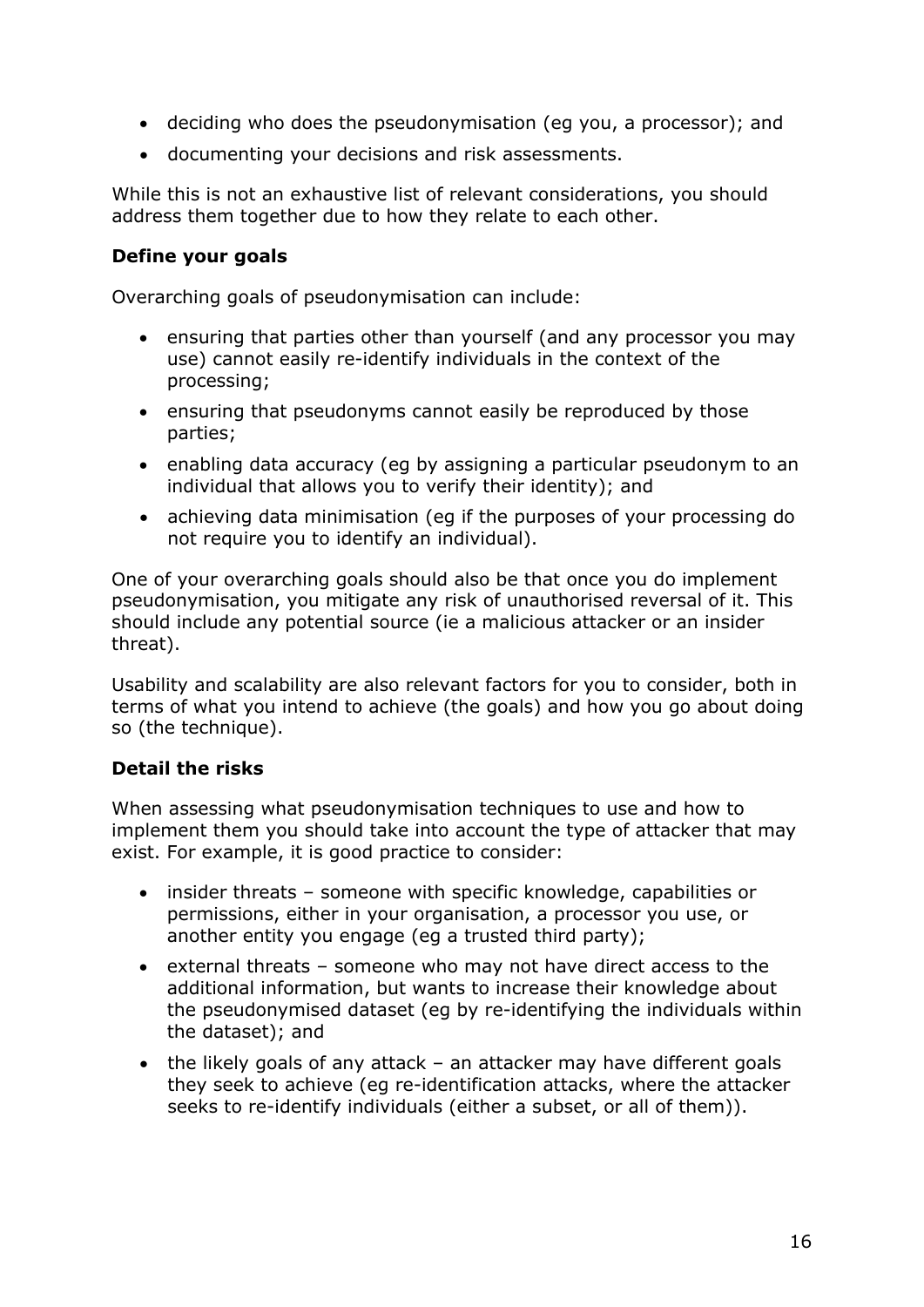#### **Further reading – ICO guidance**

We discuss the methodology to assess the risk of singling out an individual in [Chapter 2: How do we ensure anonymisation is effective?.](https://ico.org.uk/media/about-the-ico/documents/4018606/chapter-2-anonymisation-draft.pdf)

We will discuss the strengths and weaknesses covering a range of pseudonymisation schemes in future sections of this guidance.

When we publish these sections, we will update this further reading box.

#### **Decide on the technique**

You should carefully consider the implementation of pseudonymisation following a risk-based approach, taking into account:

- the nature, scope, context and purpose of the processing;
- the risk factors you identify; and
- the privacy protection, utility and scalability goals your processing requires. For example, assessing whether the technique achieves the level of pseudonymisation required by data protection law. Or, where it does not, the advantages it may still have in terms of security and data minimisation.

Your decision-making process should explore the availability of existing solutions to meet your goals, together with their strengths and limitations. You should choose the appropriate technique after considering:

- the risk of re-identification for the part of the data that will be transformed by the pseudonymisation technique; and
- the required utility and accuracy of the data for the purposes of the processing.

You should also ensure that you have appropriate processes in place for regularly testing, assessing and evaluating the effectiveness of the pseudonymisation techniques you use.

#### **Further reading – ICO guidance**

See our guidance on [passwords in online services](https://ico.org.uk/for-organisations/guide-to-data-protection/guide-to-the-general-data-protection-regulation-gdpr/security/passwords-in-online-services/) in the Guide to the UK GDPR for more information on appropriate hash functions in that context.

Our upcoming chapter on technical solutions will explore the pros and cons of various pseudonymisation schemes in more depth, including risk mitigation measures and approaches to choose an appropriate technique.

When we publish these sections, we will update this further reading box.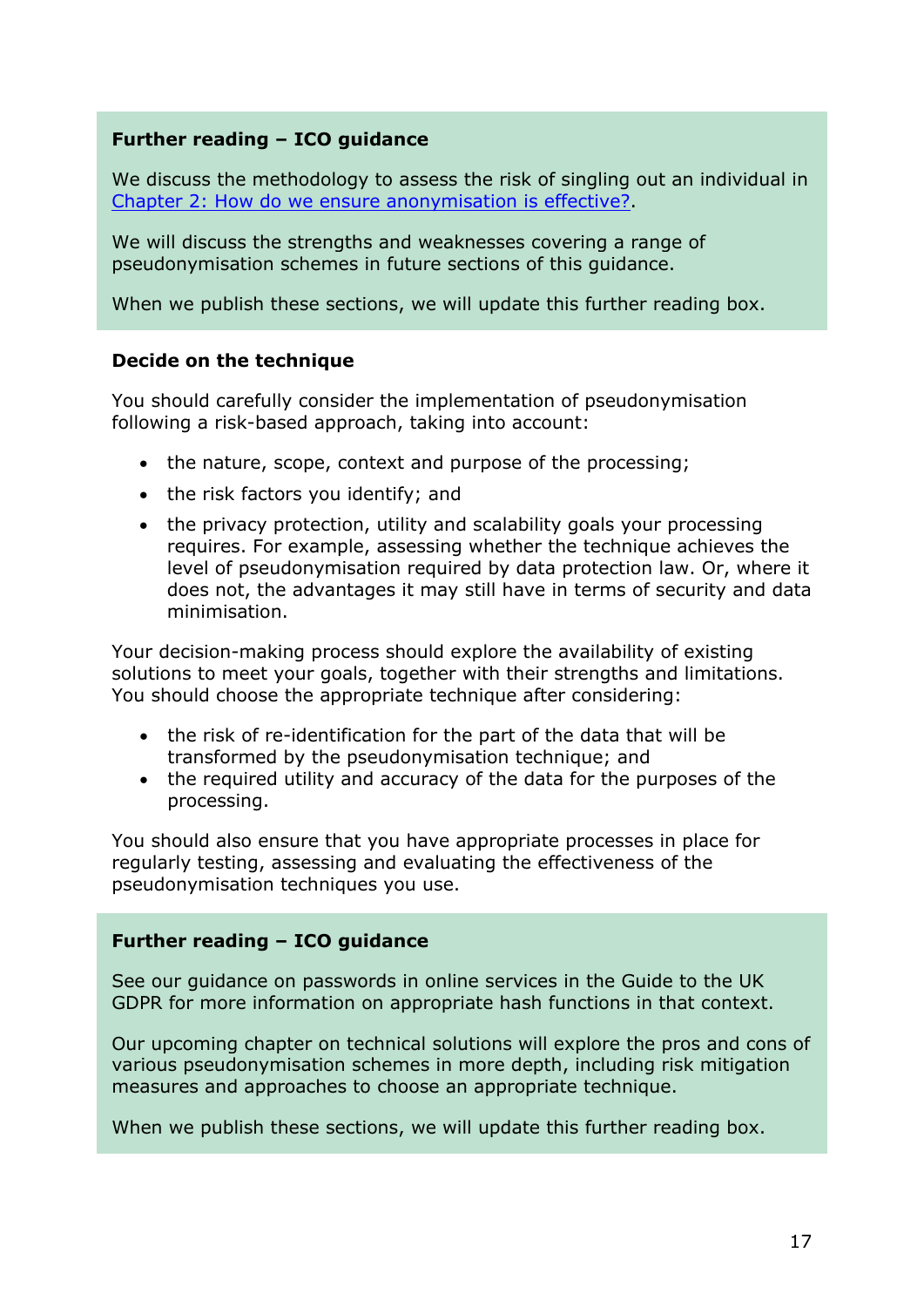#### **Further reading outside this guidance**

A number of publications from the European Union Agency for Cybersecurity (ENISA) provide more details about pseudonymisation techniques, including additional risks that you may need to consider.

These publications include:

- "Recommendations on shaping technology according to GDPR provisions an overview on data pseudonymisation" (2019) [\(external link\)](https://www.enisa.europa.eu/publications/recommendations-on-shaping-technology-according-to-gdpr-provisions)
- "Pseudonymisation techniques and best practices" (2019) [\(external link\)](https://www.enisa.europa.eu/publications/pseudonymisation-techniques-and-best-practices)
- "Data pseudonymisation: advanced techniques and use cases" (2021) [\(external link\)](https://www.enisa.europa.eu/publications/data-pseudonymisation-advanced-techniques-and-use-cases)

#### **Decide who performs the pseudonymisation**

Different parties may be involved in any pseudonymisation process. There is no one-size-fits-all approach to this. It is ultimately a decision for you to take based on your specific circumstances.

For example, at a simple level, pseudonymisation may be performed by:

- you (eg if you apply pseudonymisation techniques yourself);
- a processor working on your behalf (eg if they have specialist expertise and resources to help you achieve your goals); or
- another organisation, who may be a processor or a joint controller depending on the circumstances.

More complex scenarios can involve many different organisations at different levels of the processing.

Ultimately, the important factor is that you identify roles and responsibilities of each participant, particularly which entity performs the pseudonymisation and who has overall accountability for the processing.

You should also consider a clear separation of functions. For example, clearing specifying and distinguishing between the individuals that:

- carry out the pseudonymisation processes;
- are authorised to access the additional information; and
- undertake any subsequent processing of the pseudonymised data (eg if you are performing general analysis for certain purposes).

With functional separation, you are still processing personal data but have taken steps to ensure that your implementation of pseudonymisation has operated to protect individual rights.